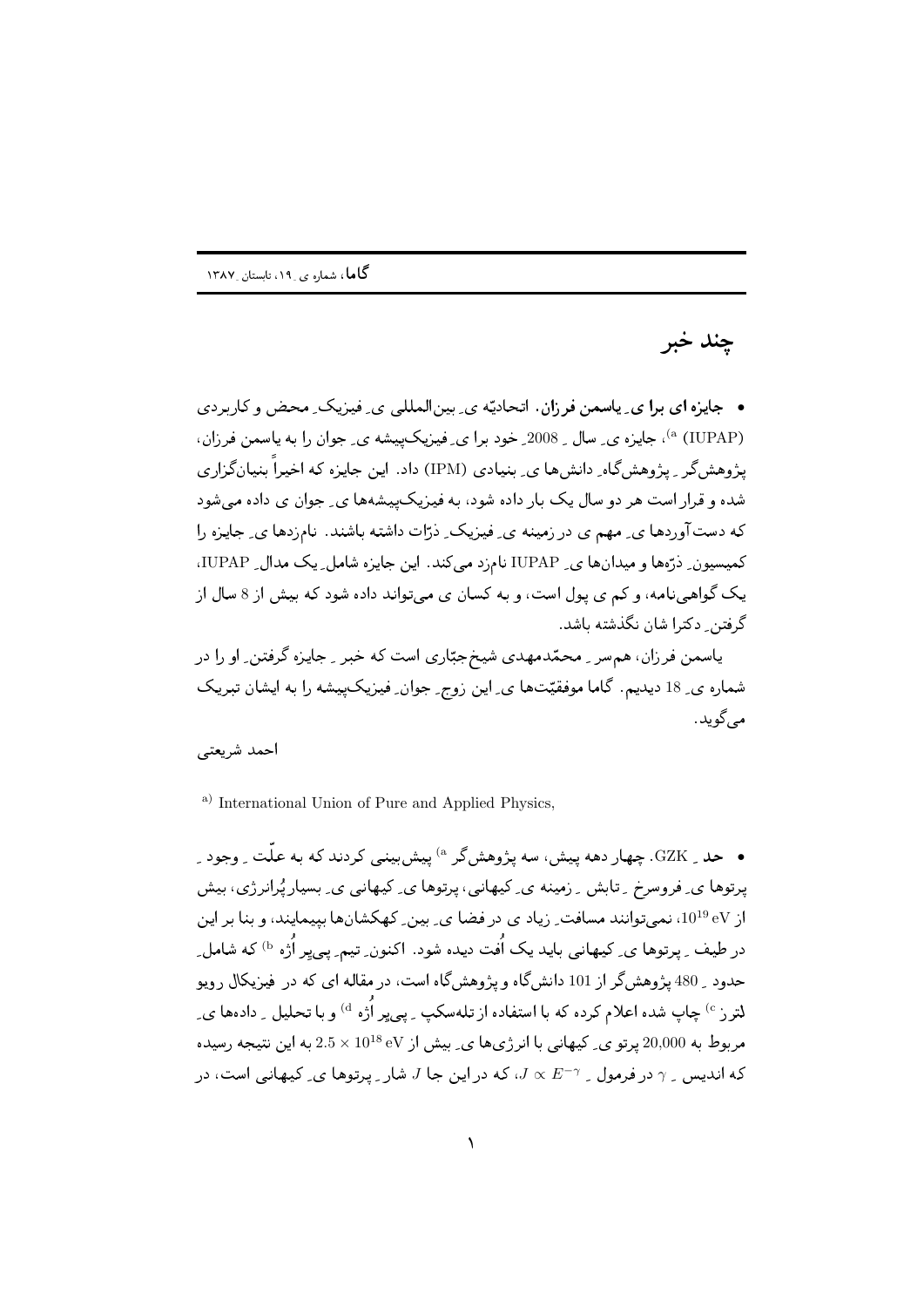انرژیها ی ِ بین ِ V $4\times10^{18}\,{\rm eV}$  و V $\times10^{19}\,{\rm eV}$   $4\times10^{18}\,{\rm eV}$  به  $4.2$  می $\mu$ سد، که نشان می ييش.بيني ي\_ GZK درست بوده.

احمد شريعتي

a)K. Greisen, *Physical Review Letters*, vol. 16, p. 748 (1966); G. T. Zatsepin, V. A. Kuzmin, *JETP Letters* vol. 4, p. 78 (1966), b) Pierre Auger Collaboration, c) J. Abraham *et al.*, "Observation of the Suppression of the Flux of Cosmic Rays above  $4 \times 10^{19}$  eV", *Physical Review Letters*, vol. 101, 061101 (2008)

• LHC راه افتاد و خراب شد. در اواخر ِ تابستان ِ امسال بالأخره LHC، برخورددهنده ی ِ  \$2 W ! X 
/ \$2 ( +-- " \*2 / \$- 9 - - + X علمی ای است که بشر تا کنون درست کرده. در محیط ِ 27 کیلومتری ی ِ ان 1600 مغناطیس ِ ابررسانا هست. این مغناطیس ها در دما ی ِ £ 1.7 کار میکنند. روز ِ 10 سپتامبر LHC شروع \$ 9  0;1 0 + - !  +J C C 24 - 1 \*- ان المستخدمات المستخدمات المستخدمات المستخدمات المستخدمات المستخدمات المستخدمات المستخدمات المستخدمات المستخدمات در دو جهت ِ مختلف در شتابِدهنده بچرخند. متاسفانه تعداد ی از 1232 مغناطیس ِ ابررسانا از فاز ابررسانایی خارج شدند و تقریبا 1 تَن هلیم ِ مایع به بیرون نشت کرد. در - السابق المسافرة المسافرة المسافرة المسافرة المسافرة المسافرة المسافرة المسافرة المسافرة المسافرة المسافرة ال که پژوهش گران داشتند چند ماه تاخیر خواهد داشت. بر آورد شده است که بازسازی ی  $^{(\rm a}$  مغناطیس ها حدود  $~\rm 10^5$   $\rm \times$  9 خرج دارد

مغناطیس ها ی LHC که هر کدام m 15 طول دارند، سیم پیچ ها یی ابر رسانا هستند که از آنها جریانها ی ِ زیاد ی میگذرد. این سیمییچها، برا ی ِ آن که ابر رسانا باشند، باید تا حدود ۔ چند کلوین سرد باشند. اگر بر اثر ۔ِ عامل ی نا گھان ابر رسانایی ی ِ سیمھا در جاھا پی از بین برود، سیمها گرم می شوند. یک سیستم ِ خودکار در چنین مواقع ی جریان را قطع میکند، امّا این نیز به معنی ی ِ تغییر ِ ناگهانی ی ِ شار ِ میدان ِ مغناطیسی است، که در نتیجه یک نیر و ی ِ الکتر وموتوری ی ِ قوی در مدار ایجاد می شود، طور ی که کل ِ مغناطیس را گرم می کند ـــ در میدان ِ مغناطیسی ی ِ هر کدام از این مغناطیس ها 8.6 MJ انرژی دخیره می شود، که برا ی ِ دُوب کردن ِ 42 kg مس کافی است.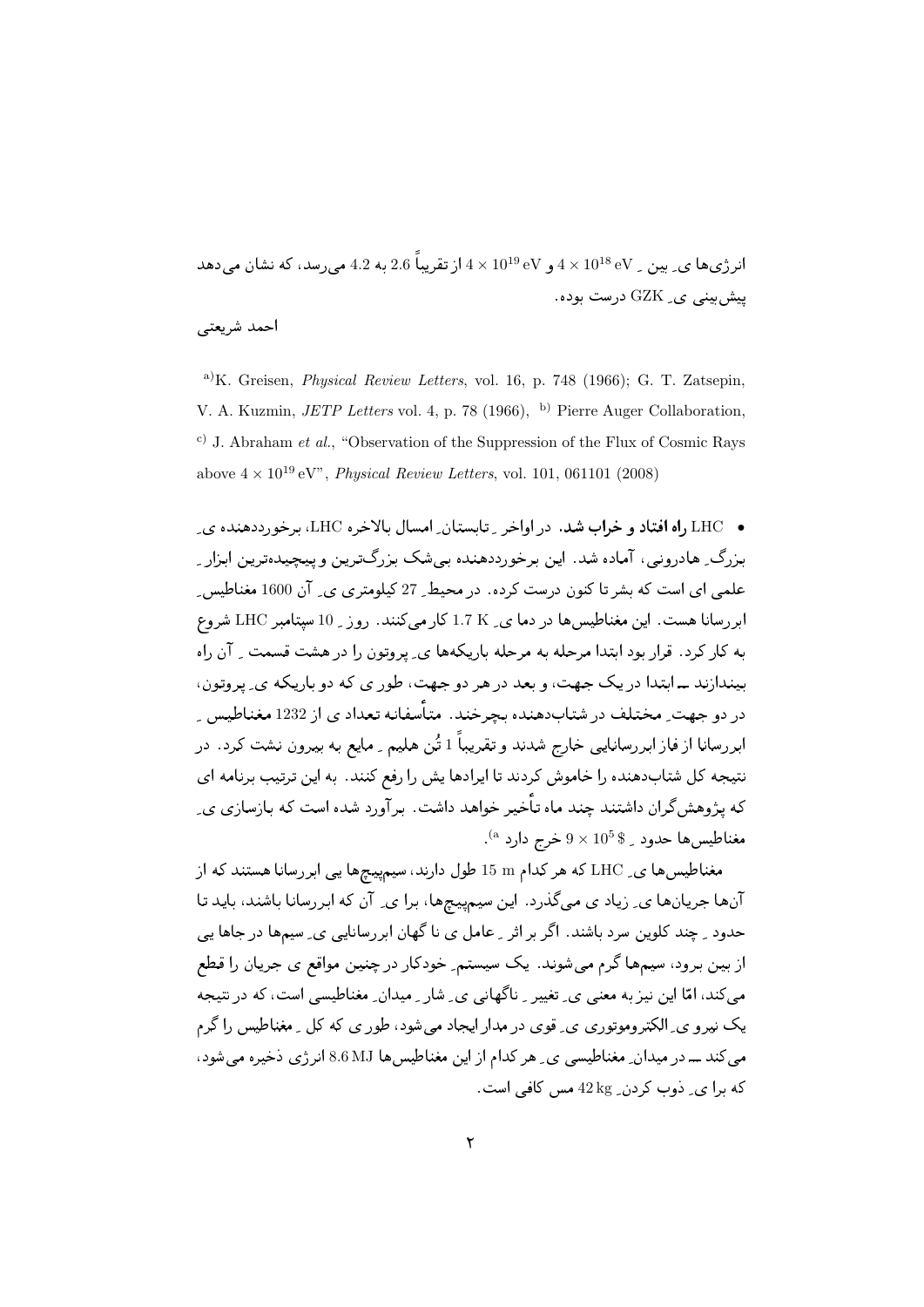يس از اين حادثه تمام ِ مغناطيس ها خاموش شدند. حالا مهندسين بايد دوباره تمام ِ سیستم را تا دما ی ِ اتاق گرم کنند تا بتوان آنها را تعمیر کرد. پس از آن، باز باید تمام ِ سیستم را تا حدود \_ چند کلوين سرد کرد.

وقت ی دوباره LHC راه بیفتد دو باریکه ی بسیار پرانرژی ی پروتون در چهار نقطه از مسیر ِ 27 کیلومتری ی ِ برخورد خواهند کرد. در هر کدام از این چهار نقطه یک آشکارساز ِ غول آسا هست که نتیجه ی ِ برخورد را ثبت می کند. قرار بود این اتفاق در پاییز ِ امسال روی بدهد که نشد. امّا به هر حال، پس از رفع ِ نقصها ی ِ موجود قراراست نهایتاً انرژی ی ِ هر ذرّه به حدود <sub>-</sub> TeV 7 برسد. در هر باریکه، حدود <sub>-</sub> 10<sup>11</sup> پروتون خواهد بود. به این ترتیب در هر ثانیه تقریباً 5 × 10 برخورد روی خواهد داد. بر اثر <sub>-</sub> هر برخورد، تعداد <sub>-</sub> زیاد ی ذرّه ی ِ جدید به وجود خواهند آمد که البتّه بسیار ی از آنها ناپایدار اند. آشکارسازها قرار است انر ژی، تکانه، و امتداد په حرکت ِ این ذرّهها ی ِ ثانویّه را ثبت کنند، و این کار ی است بسیار مشکل. آهنگ ِ ثبت ِ دادهها در این آشکارگرها بیش از آهنگ ِ کنونی ی ِ انتقال ِ داده در کل ِ اینترنت است. پس از ثبت، نوبت ِ تحلیل ِ دادهها می رسد. خوش بینها امیدوار اند از این تحلیلها معلوم شود که درّه ی ِ هیگز <sup>b)</sup>، که در مدل ِ استاندارد مسئول ِ جرمدادن به درّهها است، واقعاً وجود دارد. اگر چنین شود، مدل ِ استاندارد از یک خوان ِ دیگر هم سربلند بیرون می آید. اگر چنین نشود، آن وقت فیزیکپیشهها باید فکر ی بکنند. در هر حال نتیجه ای که از LHC بیرون خواهد آمد شناخت ما از طبیعت را بیش تر خواهد کرد.

راه افتادن \_ LHC با مشكلات ِ زياد ي همراه بوده، هم مشكلات ِ فنّيي، هم مشكلات ِ مالی، و هم یک مشکل ِ تبلیغاتی ِ. ماجرا ی ِ این مشکل ِ تبلیغاتی این است که یک عدّه شروع به تبلیغات، و حتّا شکایت ِ قانونی کردند که باید جلو ی ِ راه افتادن و کار کردن ِ LHC را گرفت، زیرا ممکن است زمین را نابود کند. موضوع این است که برخ ی از نظریهها ی ِ فرااِستاندارد، یعنی فراتر از مدل ِ استاندارد، پیش بینی می کنند که ممکن است در برخورد ـ دو پروتون ۔ پُرانرژی یک سیاهچاله به وجود آید، وسیاهچاله، به زعم ِ این مبلغین، چیز ی است ترسناک ـــ شاید یک ی از این سیاهچالهها زمین را ببلعد! در واقع این سؤال مطرح شد که آیا راهاندازی ی ِ LHC خطرناک نیست؟ هر چند این سؤال را کسان ی مطرح کردند که اکثراً فیزیک بلد نبودند، امّا پاسخ به آن باید بر اساس ِ نظریّهها ی ِ معتبر ِ فیزیکی باشد. پاسخ ی که فیبزیکپیشهها به این پرسش داده اند این است: زمین و تمام ِ اجرام ِ آسمانی، میلیاردها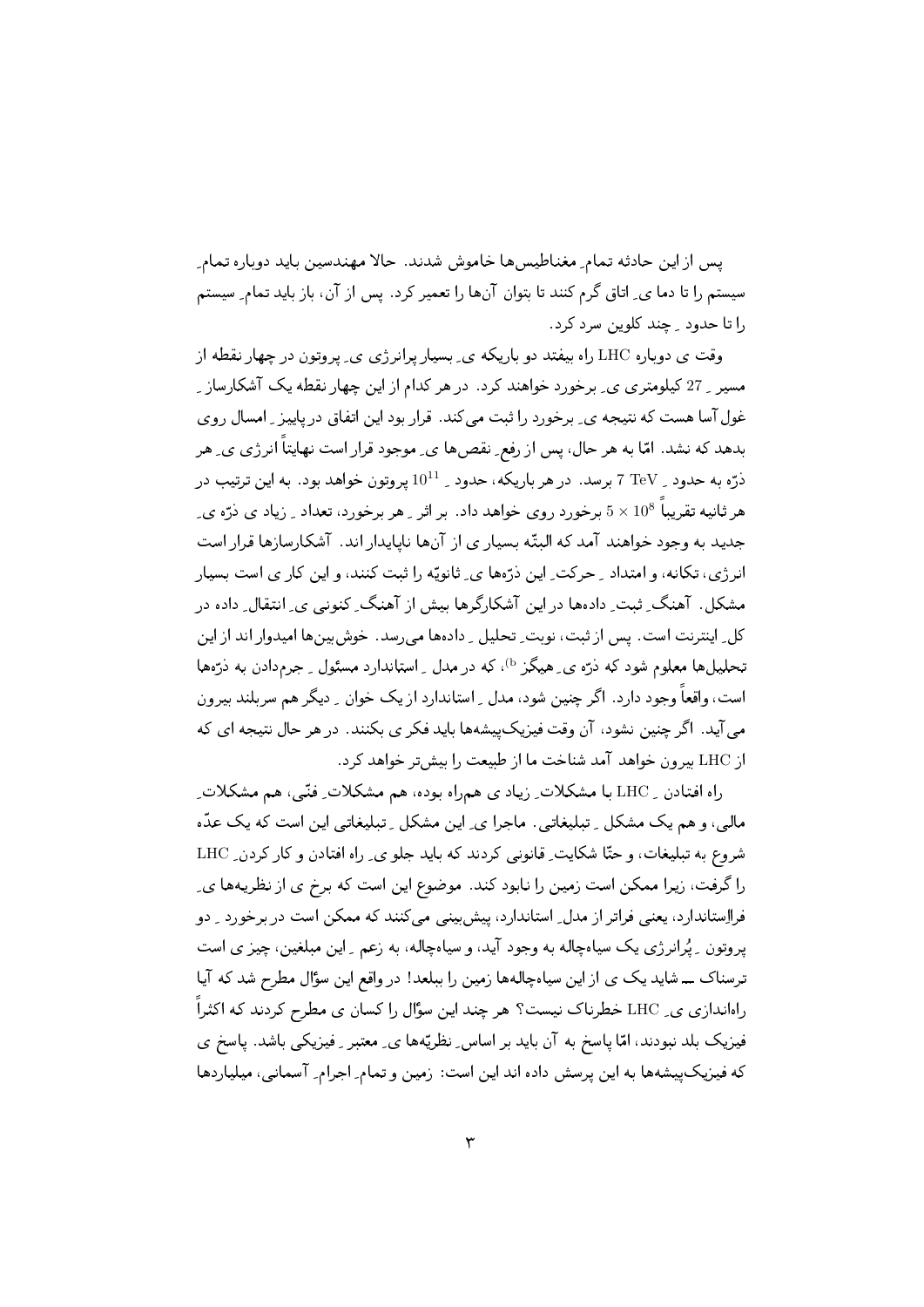$\mathcal{L} \subset \mathcal{L} \subset \mathcal{L} \subset \mathcal{L}$  , we have  $\mathcal{L} \subset \mathcal{L} \subset \mathcal{L}$  . The set of  $\mathcal{L} \subset \mathcal{L}$ اند. برخ ی از آنها بسیار پُرانرژیتر از دُرّهها یی هستند که در LHC تولید خواهند شد. از این ه از اردی از دولت در از است کا بال است که بر ارد است که در است که است که است که در است که است که در است که است هو ۾ په ويپيا په په چاپ ريسيس، ساون په سام رسيم کريس روي سام، سي اون نتیجه گرفت که احتمال <sub>-</sub> چنین رویداد ی در LHC چه قدر کوچک است. خواننده را به مقاله ي ِ گيدينز و مانگانو <sup>c)</sup>، و ديدگاه ِ پِسكين <sup>d)</sup> ارجاع ميدهم.

هزینه ی ِ LHC تا کنون بیش از \$ 10° x 10 بوده است که تقریبا برابر است با قیمت ِ 300 تُن طلا. ۖ آيا بيش تر شدن ِ شناخت ِ انسان از طبيعت به اين هزينه مي ارزد؟ به گمان ِ من --! ;- =-  +( + ( + 0 48 \$PD \*- 
/ مقایسه کنیم. مثلا، هزینه ی ِ لشگرکشی ی ِ آمریکا به عراق از مرتبه ی ِ \$ 10 $\,\times\,4\times4$  بوده است. یا مثلا هزینه ی ِ برگزار ی ِ المپیک ِ یکن، برا ی ِ چین، حدود ِ \$ 10<sup>10 ×</sup> 7 بوده است. أحمد شريعتي

a) Adrian Cho, "After Spectacular Start, the LHC Injures Itself", *Science*, vol. 321, p. 1753 (26 Sep 2008), b) Higgs, c) Steven B. Giddings, Michelangelo L. Mangano, "Astrophysical implications of hypothetical stable TeV-scale black holes", *Physical Review D* vol. 78, 035009 (2008), d) Michael E. Peskin, "The end of the world at the Large Hadron Collider?", *Physics* 1, 14 (2008) doi:10.1103/Physics.1.14

• هزینه ی ِ پژوهش وانتشار ِ علمی . شبکه ی ِ اطلاعات ِ علمی <sup>۵</sup>) یک گروه ِ پژوهشی و ا ارائه ی ۱٫۵۰۰ تفک ۱٫۵۰۰ تفکر سیوم ی از تخامیهن ایر وسس در بر پیدیه نیس ترده اند. — المستخدم المستخدمات المستخدمات المستخدم المستخدم المستخدم المستخدم المستخدم المستخدم المستخدمات المستخدمة ال یعنی تا پایان ِ 2011 تمدید شده است. یک ی از پروژهها یی که این مؤسسه انجام داده بر اورد کردن کیلئر یک دی کردس و استفار کردن کارکندی کار کنیم از جهان و در بر یک یک است. گزارش به کامل ِ این بر آورد منتشر شده است که آن را می توانید در منزل گاه ِ این شبکه بیابید. بر اساس ِ این گزارش، در جهان سالانه 10<sup>6</sup> × 1.92 نفر پژوهشگر ف**عّ**ال اند که مقاله توليد ميكنند. هزينه ي ِسالانه ي ِ انجام ِ يژوهش و انتشار ـِ آن در مجلهها  $1.59\times 10^6$  $25\,\mathrm{G\ell}$  : است. از این مبلغ  $316\,\mathrm{G\ell}$  یعنی  $6\%$ 6 هزینه ی ِ انجام ِ پژوهش ها است $25\,\mathrm{G\ell}$